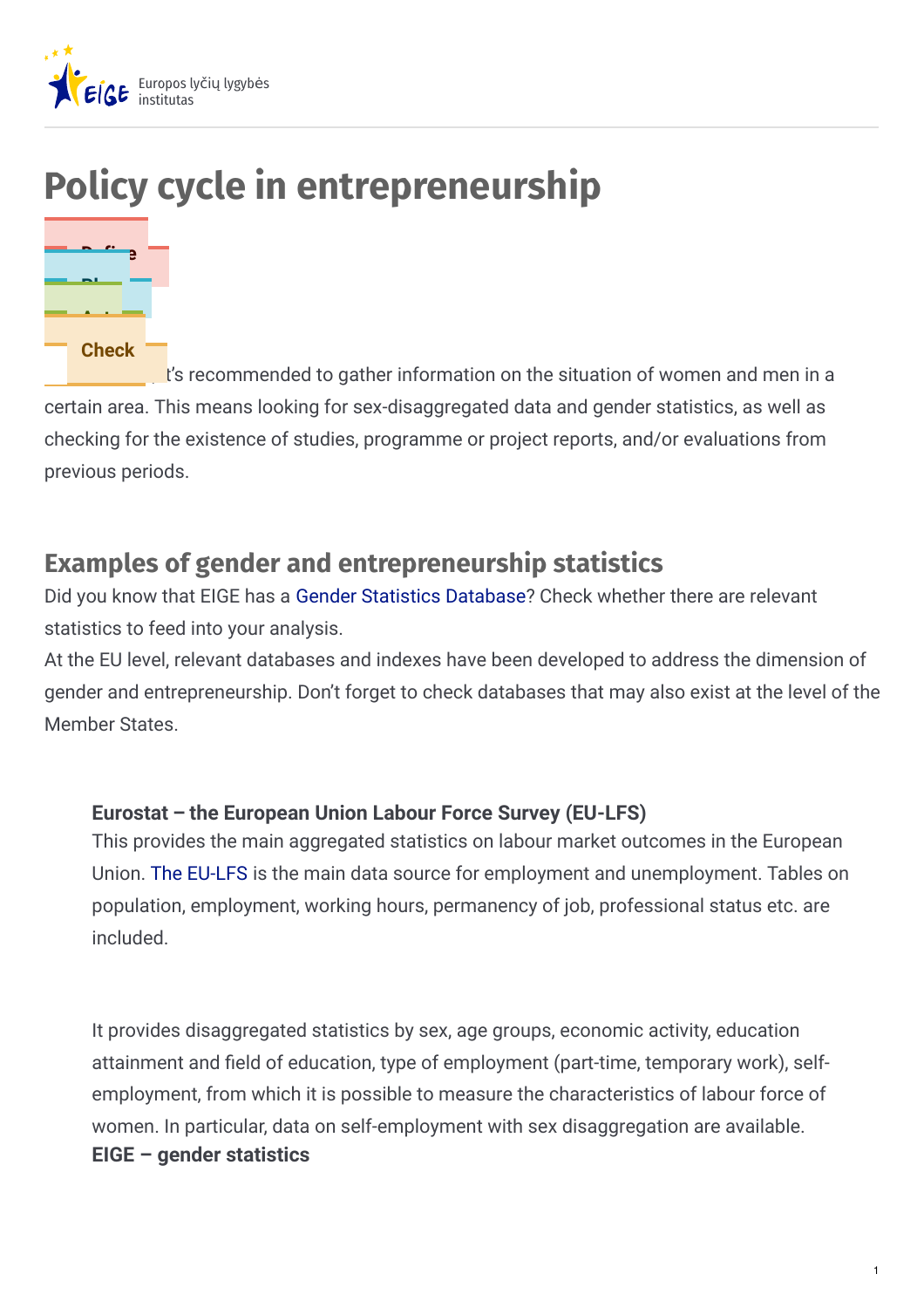EIGE assists EU institutions and the Member States in the collection, analysis and dissemination of objective, reliable and comparable information and data on equality between women and men. The gender [statistics](http://eige.europa.eu/gender-statistics/women-and-men-in-the-eu-facts-and-figures) database provides statistics on the indicators established and implemented for monitoring the BPfA critical areas of concern. Indicators related to entrepreneurship and self-employment are included in Area F – Women and the Economy.

#### **OECD: Organisation for Economic Co-operation and Development**

The ongoing OECD's gender [initiative](http://www.oecd.org/gender/data/entrepreneurship.htm) aims to strengthen gender equality in education, employment and entrepreneurship (the 'three Es'). To reinforce the collection and monitoring of gender-specific indicators, the OECD updates its gender data portal on 8 March each year for International Women's Day. The portal provides a rich set of actualised indicators on gender equality in the 'three Es' showing how far we are from achieving gender equality and where action is most needed. It also includes short highlights on some selected gender issues.

#### **Global Entrepreneurship Monitor**

The Global [Entrepreneurship](http://www.gemconsortium.org/data) Monitor (GEM) is a study of entrepreneurship providing information, reports and stories which enhance the understanding of the entrepreneurial phenomenon. The GEM provides entrepreneurship indicators and custom charts, graphs and maps and dataset.

#### **UNSD, UN women project**

[Evidence](https://unstats.un.org/edge) and data for gender equality (EDGE) - This is a project that seeks to accelerate existing efforts to generate comparable gender indicators on health, education, employment, entrepreneurship and asset ownership. The activities of the project include the development of a platform for international data and metadata compilation covering basic health, education and employment indicators, the development of standards and guidelines for measuring assets and entrepreneurship indicators, and the pilot of data collection on assets and entrepreneurship in several countries.

### **Examples of studies, research and reports Global Entrepreneurship and Development Institute (GEDI)**

Female [entrepreneurship](http://thegedi.org/female-entrepreneurship-index-2015-report) index, 2015 report - In this study the Global Entrepreneurship and Development Institute (GEDI), developed a women's entrepreneurship index – the Gender GEDI – measuring the development of potential female entrepreneurship. Once a gender analysis has identified the opportunities and obstacles for female entrepreneurship, it is easier to plan improvement.

#### **Panteia Research to Progress (2014)**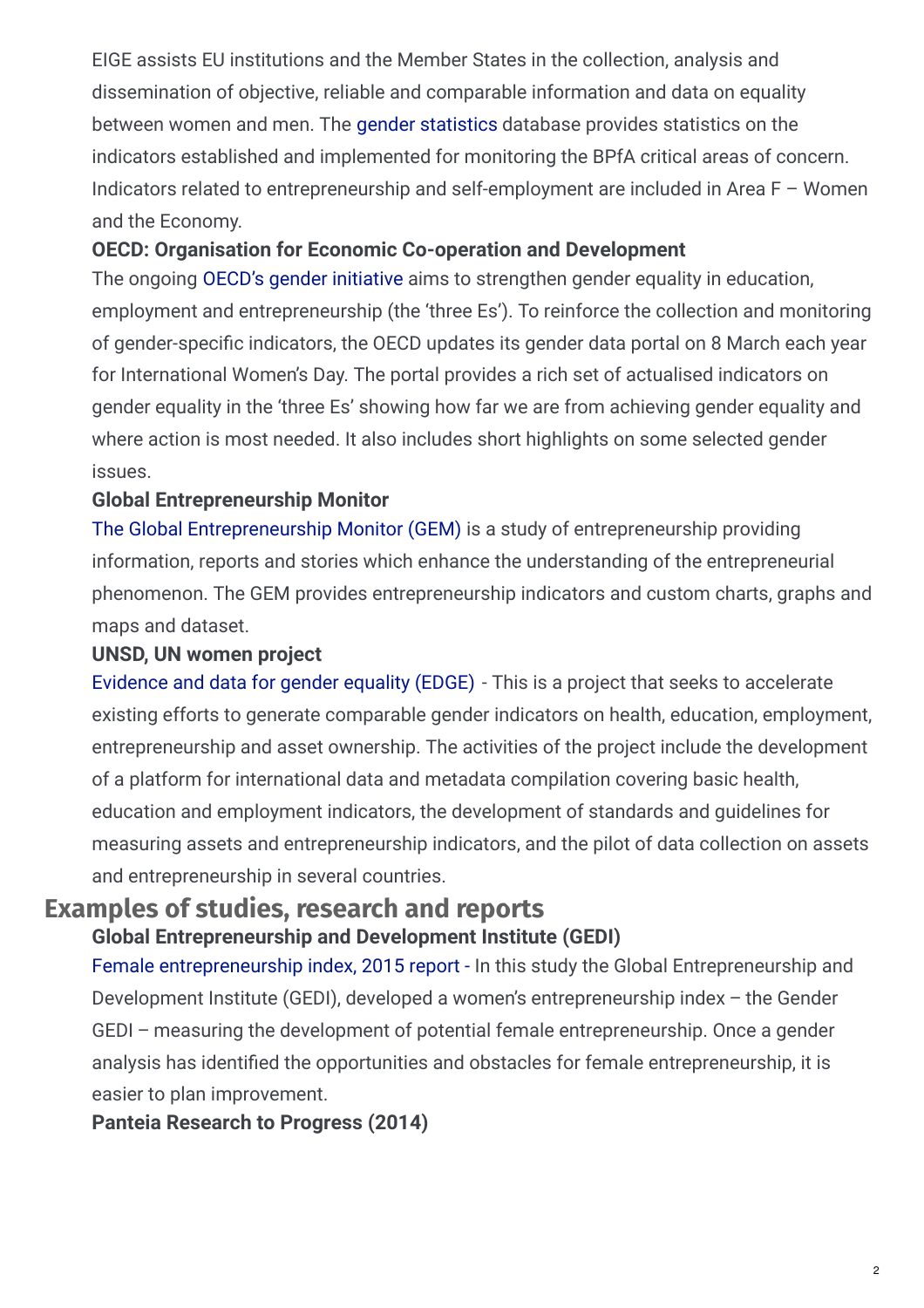Study on statistical data on women [entrepreneurs](http://ec.europa.eu/growth/tools-databases/newsroom/cf/itemdetail.cfm?item_id=7992&lang=en) in Europe. This study was carried out at the request of the European Commission DG Enterprise and Industry in order to gather available statistical data on women entrepreneurs in Europe. The study objective was to collect, analyse and systematically present the most recent data on women entrepreneurs in Europe-37 (which includes the 28 EU Member States, Albania, Former Yugoslav Republic of Macedonia, Iceland, Israel, Turkey, Liechtenstein, Montenegro, Norway and Serbia).

Eurobarometer, [entrepreneurship](http://ec.europa.eu/public_opinion/flash/fl_354_en.pdf) in the EU and beyond, 2012. This studies the development of entrepreneurship in EU Member States for over a decade. This series of surveys has also endeavoured to compare the state of affairs within the EU by comparing the EU data with data from a range of non-EU countries. In the edition of 2012 of the survey ([1]) there are several analysis from a gender perspective. **The European Commission's Directorate-General: Enterprise and Industry**

## **Global Entrepreneurship Monitor (GEM)**

2010 [Report](http://www.gemconsortium.org/report). In this report the Global Entrepreneurship Monitor found that women are driven more than men by the need to obtain an appropriate work–family balance, with women using the opportunity to fulfil family obligations and start small businesses to (re)integrate into the labour market. Moreover it found that given the possible existence of a so-called glass ceiling (obstacles to achieving managerial positions), women could move more often towards entrepreneurship out of frustration.

# **Example of gender analysis**

One of the first steps to take when defining your policy/project/programme is to gather information and analyse the situation of women and men in the respective policy domain. The information and data you collected will allow an understanding of the reality and assist you in designing your policy, programme or project. Specific methods that can be used in this phase are gender analysis and gender impact assessment.

Did you know that EIGE has a Resource and [Documentation](http://eige.europa.eu/rdc) Centre? Check whether there is relevant information to feed into your analysis.

## **USAID (2011)**

Tips for conducting a gender analysis at the activity or project level. The purpose of this [document](https://www.usaid.gov/sites/default/files/documents/1865/201sae.pdf) is to provide practical guidance for conducting gender analysis in project or activity design. A specific section is dedicated to a set of questions that should be posed in the context of designing an entrepreneurship programme.

# **Example of a gender impact assessment UN Women**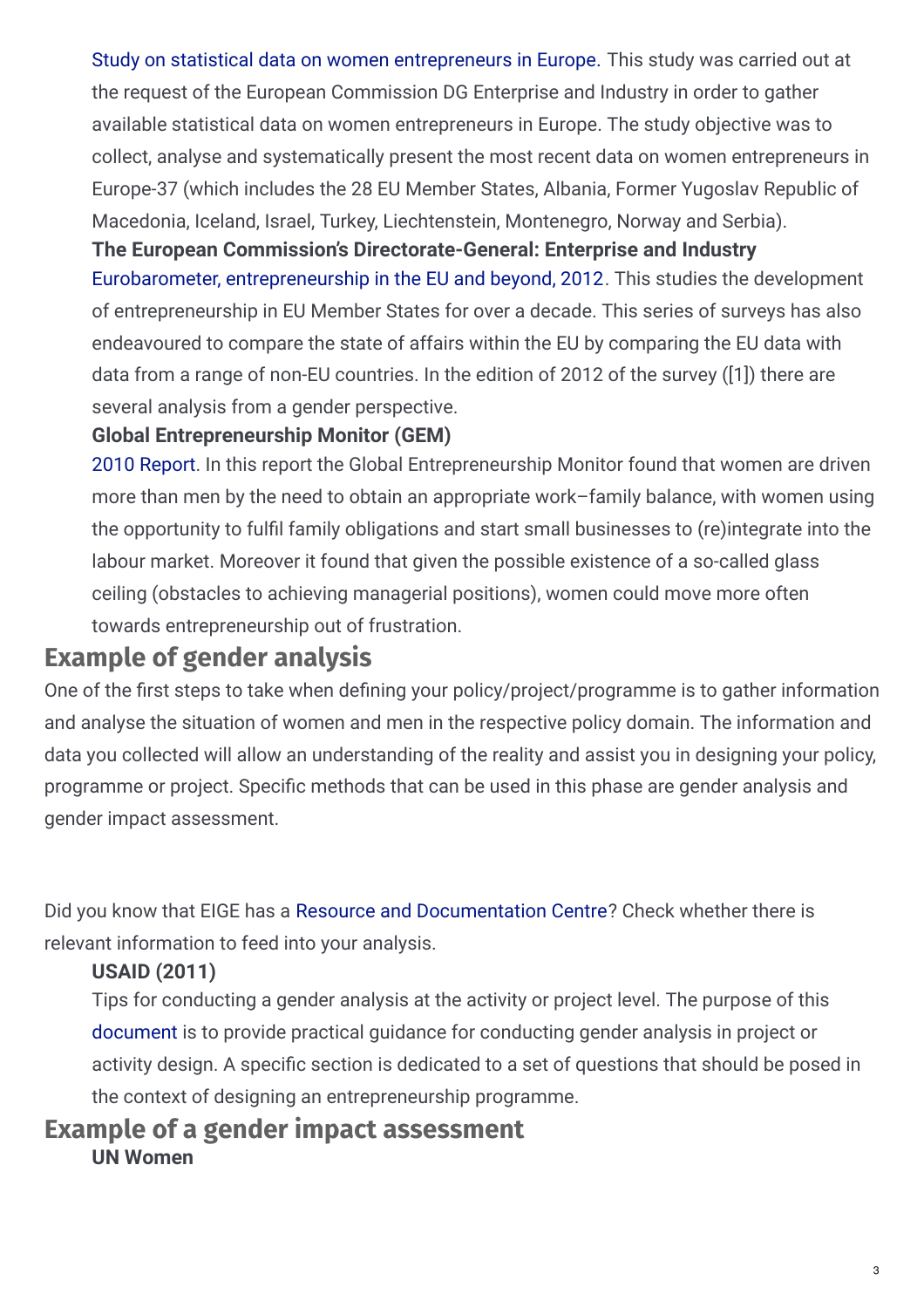#### Gender impact analysis of selected support measures for [entrepreneurship](http://www.academia.edu/4160895/Gender_Impact_Analysis_of_Selected_Support_Measures_for_Entrepreneurship_in_Serbia) in Serbia,

2012. This report assesses to what extent female entrepreneurs have had access to selected governmental support programmes for entrepreneurship in Serbia during 2009 and 2010. It has been commissioned by the Ministry of Economy and Regional Development (MoERD), with the support of UN Women, as part of their efforts in 2011 to assess the gender impact of selected government measures in support of entrepreneurship. It entails indications on the methodology used to assess gender impact.

# **Examples of stakeholders that can be consulted**

Consider consulting stakeholders (e.g. gender experts, civil society organisations) on the topic at hand, to share and validate your findings and to improve your policy or programme proposal. This will enhance the learning process on the subject for all those involved and will improve the quality of the work done at the EU level. Stakeholders consultation process will start in this phase, but could also be considered as an important method to be applied along all the policy cycle's phases.

#### **European Network to Promote Women's Entrepreneurship (WES)**

This is a policy [network](http://ec.europa.eu/growth/smes/promoting-entrepreneurship/we-work-for/women/support-networks/index_en.htm) with members from 31 European countries (the EU-28, Iceland, Norway and Turkey), whose delegates, representing national governments and institutions, are responsible for promoting and supporting female entrepreneurship at national level. WES is a discussion partner of the European Union and its members provide advice, support, information and contacts regarding existing support measures for women entrepreneurs. They also help identify good practices.

#### **European Network of Female Entrepreneurship Ambassadors**

In 2009, the European Commission inaugurated the European Network of Female [Entrepreneurship](http://ec.europa.eu/growth/smes/promoting-entrepreneurship/we-work-for/women/support-networks/index_en.htm) Ambassadors to serve as inspirational role models for potential women entrepreneurs. The network is made up of around 270 entrepreneurs coming from 22 European countries.

#### **European Network of Mentors for Women Entrepreneurs**

In 2011 the European Commission inaugurated the European Network of Mentors for Women [Entrepreneurs,](http://ec.europa.eu/growth/smes/promoting-entrepreneurship/we-work-for/women/support-networks/index_en.htm) who voluntarily provide counselling services to women starting and running new businesses. The mentors' network enforces and complements the actions to promote, support and encourage women's entrepreneurship.

#### **European Entrepreneurship Education Network**

The [network](http://ee-hub.eu/) exchanges information and experience, improving and creating synergies between the many initiatives in the field; moreover it is engaged in outreach and awareness activities as well as policy recommendations across several work streams that include national strategies, partnerships with business, support for teachers and the role of regional authorities.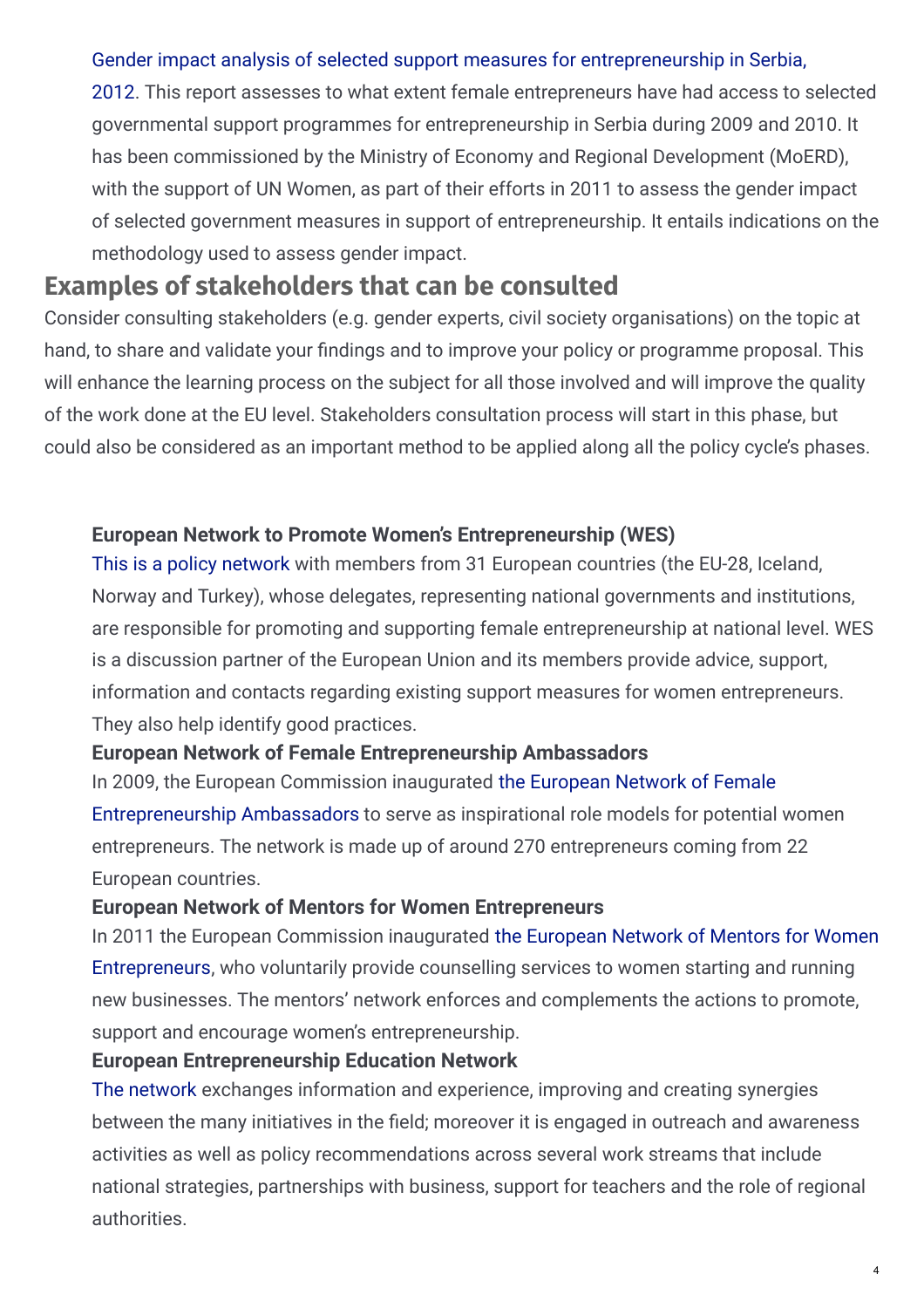It is a focal point for entrepreneurship education in Europe bringing together organisations and individuals from both the public and private sectors with strong records of accomplishment in entrepreneurship education at regional, national and European level. The EE-HUB is designed as the space where these stakeholders can work collectively to increase levels of entrepreneurial activities in schools across Europe.

#### **Eurochambres Women's Network**

The Association of European Chambers of Commerce and Industry launched the [Eurochambres](http://cordis.europa.eu/news/rcn/20891_en.html) Women's Network aimed at supporting female entrepreneurship in Europe. The network pursues the following objectives:

promoting the exchange of information and the promotion of specific points of view within the network

- providing structured support to speed the development of women's entrepreneurship, including the dissemination of 'best practices'
- promoting the participation in public-private partnerships at local, national and European level
- encouraging the recognition of rights on equal opportunities
- providing support for institutional lobbying at all levels
- participating actively in the development of corporate social responsibility
- encouraging better conditions to promote a balance between private and professional life.

## **World Bank, Women's Finance Hub**

The World Bank is working to promote financial inclusion for women and in 2013 launched the [Women's](https://www.worldbank.org/en/results/2013/04/01/banking-on-women-extending-womens-access-to-financial-services) Finance Hub, an online collaborative platform, as part of the SME finance forum. It aims to further advance access to finance for women-owned businesses by addressing missing data, disseminating research, promoting best practices and providing information on critical issues related to the women's market at both international and European level. For a detailed description of how gender can be mainstreamed in this phase of the policy cycle,

click [here](http://eige.europa.eu/gender-mainstreaming/what-is-gender-mainstreaming).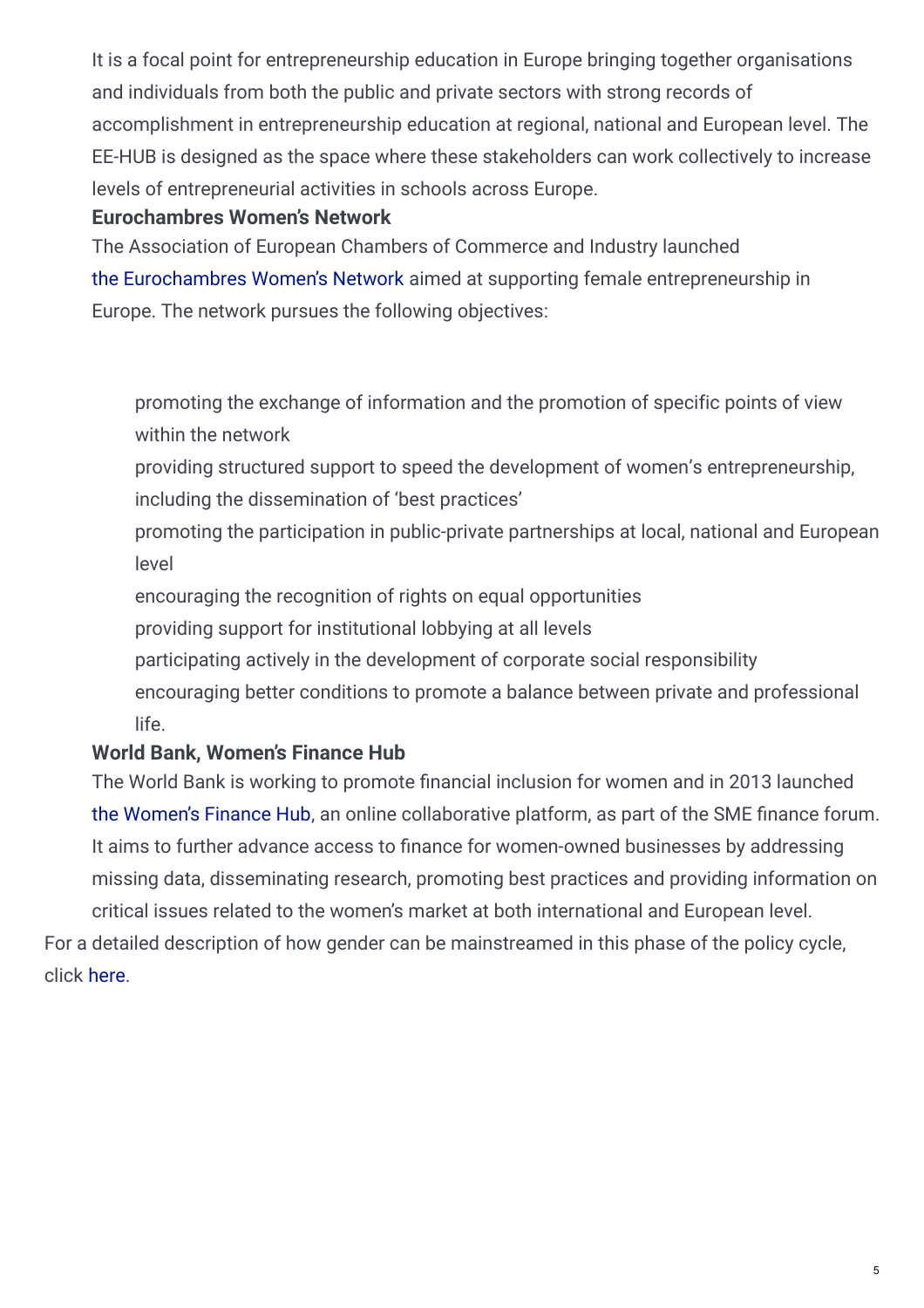In this phase, it's appropriate to analyse budgets from a gender perspective. Gender budgeting is used to identify how budget allocations contribute to promoting gender equality. Gender budgeting brings visibility to how much public money is spent for women and men respectively. Thus, gender budgeting ensures that public funds are fairly distributed between women and men. It also contributes to accountability and transparency about how public funds are being spent.

# **Example of gender budgeting in entrepreneurship UNDP, Gender responsiveness budget**

Manual for [trainers,](https://www.ndi.org/sites/default/files/Gender Responsive Budgeting Trainers Manual.pdf) 2005. The manual provide a set of lessons and tools addressed to trainers and resource people for gender-responsive budget (GRB) initiatives. Although not specifically focused on entrepreneurship, its tools can also be used in this field.

# **Examples of indicators for monitoring gender and entrepreneurship**

When planning, don't forget to establish monitoring and evaluation systems and indicators that will enable you to measure and compare the impact of the policy or programme on women and men over the timeframe of its implementation. Remember to define the appropriate times to monitor and evaluate your policy.

#### **Percentage of entrepreneurs in total active labour force (entrepreneurship rate) by sex - BPfA Area F – Women and the Economy**

Entrepreneurs are defined as who work in their own business, farm or professional practice to make a profit, and spend time on the operation of a business, or are in the process of setting up a business. These entrepreneurs consider the running of their enterprises to be their main activity. This definition is the same as the definition of a self-employed person in the labour force survey (LSF) [database](http://ec.europa.eu/eurostat/data/database?node_code=lfsa_egaps) of Eurostat. Self-employed people may have one or more one or more persons and/or family workers or no people. In this case, they are defined as solo entrepreneurs, that is people who operate their own economic enterprise, or engage independently in a profession or trade. Solo entrepreneurs are also known as own account workers. The entrepreneurship rate is a good indicator to compare the entrepreneurial level of women and men in and between countries.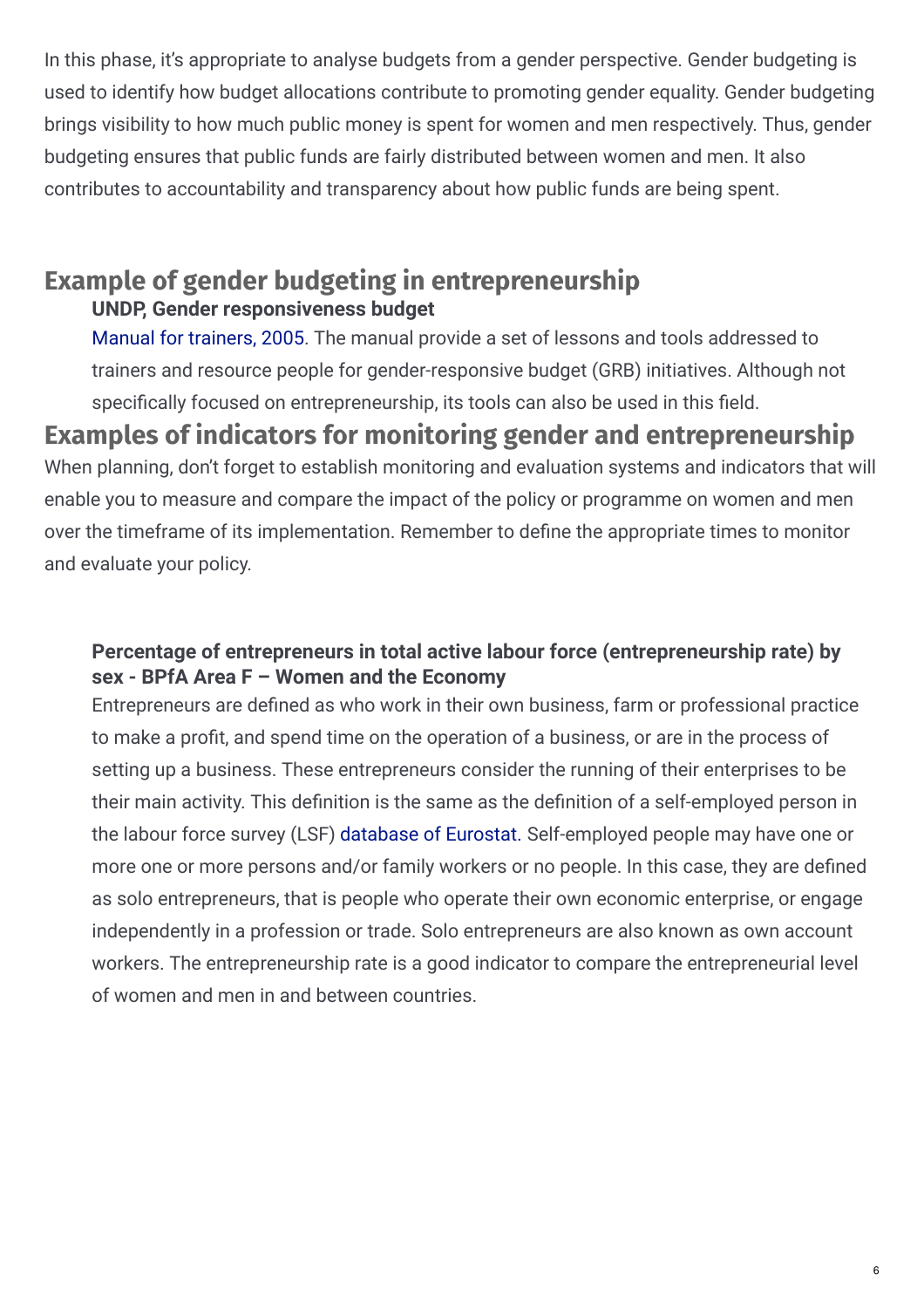The entrepreneurship rate expresses the percentage of entrepreneurs in the total active labour force. The indicator is also included for the monitoring of Area  $F - W$ omen and the Economy, named as Self-employment as percentage of total employment for women and men by age groups  $(15 - 64, 20 - 64, 15 - 24, 25 - 54, 55 - 64)$ . This indicator provides information on the proportion of self-employed as a percentage of total employed persons. In 2013, self-employed women 15 – 64 are 9.8% of the total employed women, compared to 18.2% of men. The indicator is [calculated](http://eige.europa.eu/gender-statistics/women-and-men-in-the-eu-facts-and-figures/area/83/indicator/ 268/ report/695) from the Eurostat EU-LFS survey and available on the EIGE gender statistics page. Data for calculation are included in the Eurostat labour market database (online data code: lfsa\_egaps).

## **Share of self-employed with and without employees by sex - BPfA Area F – Women and the Economy**

The indicator is calculated as the percentage of self-employed persons with employees (employers) and without employees (own-account workers) from total employment. Selfemployed persons are those who work in their own business, farm or professional practice. A self-employed person is considered to be working if she/he meets one of the following criteria: works for the purpose of earning profit, spends time on the operation of a business or is in the process of setting up her/his business. Self-employment embraces a wide range of work statuses and activities with different degrees of economic conditions and independence. Thus, it is important to distinguish among the self-employed with employees (employers) from those who work on their own (own-account workers). The share of selfemployed with employees may be considered a better proxy for entrepreneurship than the share of overall self-employed in total employment although it remains unclear whether it adequately measures the concept. Moreover, the share of self-employed without employees can also incorporate a number of 'bogus' self-employed persons. The indicator is included for the monitoring of Area F – Women and the Economy. In 2013, self-employed women on their own account were 7.5% of the total employed women, compared to 12.6% of men. The indicator is calculated from Eurostat EU-LFS survey and is available on the EIGE gender statistics page ([3]). Data for calculation are included in the Eurostat labour market [database](http://ec.europa.eu/eurostat/data/database?node_code=lfsa_egaps) (online data code: lfsa\_egaps).

When preparing calls for proposals in the framework of funding programmes, or terms of reference in the context of public procurement procedures (notably for contractors to be hired for policy support services), don't forget to formalise gender-related requirements. This will ensure the projects and services which the European Commission will fund are not gender-blind or gender biased.

For a more detailed description of how gender can be mainstreamed in this phase of the policy cycle, click [here](http://eige.europa.eu/gender-mainstreaming).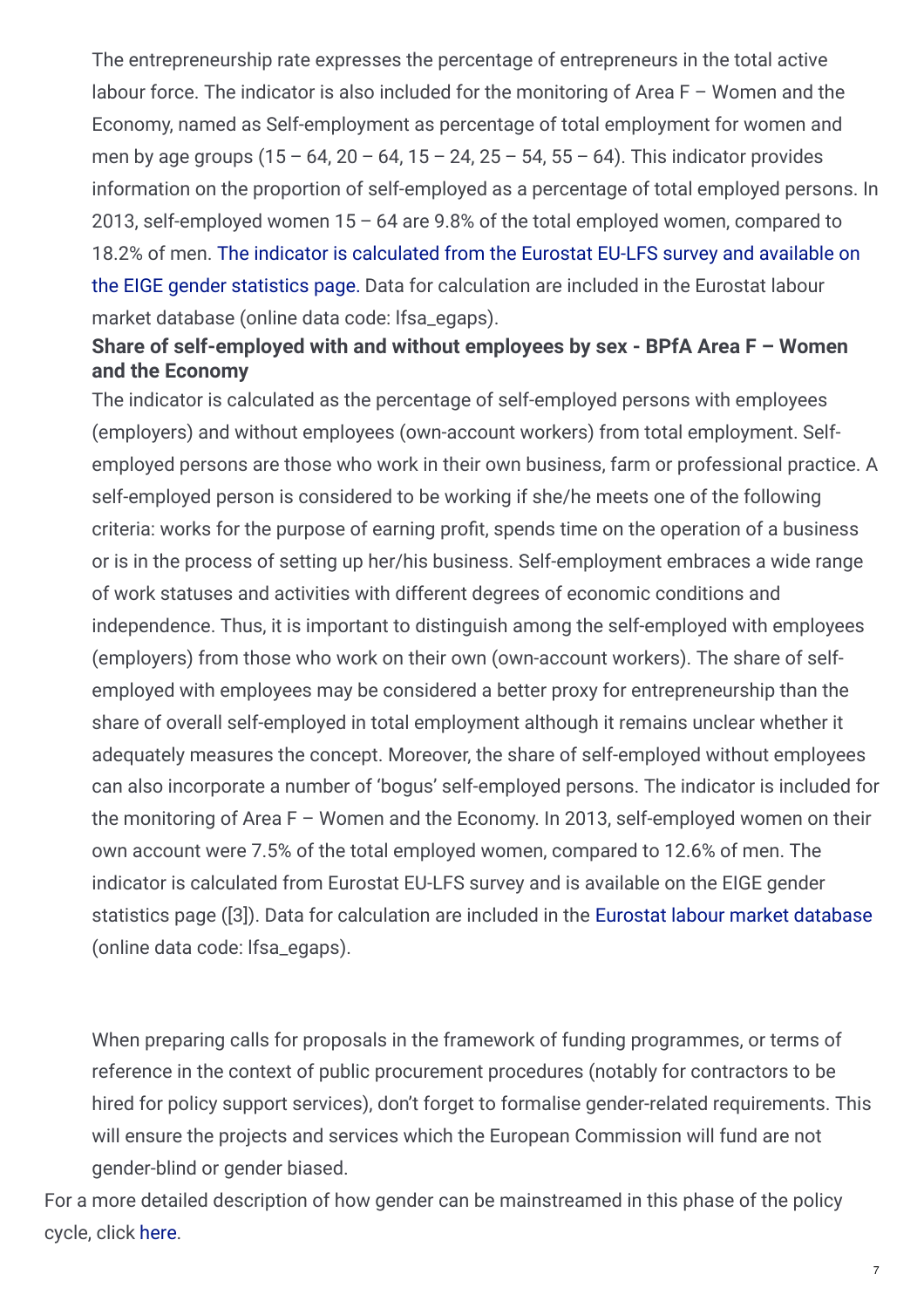In the implementation phase of a policy or programme, ensure that all who are involved are sufficiently aware about the relevant gender objectives and plans. If not, set up briefings and capacity-building initiatives according to staff needs. Think about researchers, proposal evaluators, monitoring and evaluation experts, scientific officers, programme committee members, etc.

# **Examples of capacity-building initiatives about gender and entrepreneurship**

### **Women Entrepreneurs' Association (WEA) capacity-building guide**

This is a training [package](http://www.ilo.org/global/docs/WCMS_248603/lang--en/index.htm) designed to assist women entrepreneurs' associations in improving and sustaining their organisation. The emphasis is on the improvement of the capacity-building of the associations and on strengthening their ability to serve and advocate for their members.

#### **Hungary – DOBBANTÓ: Women entrepreneur competence development**

This is an accredited intensive training [programme](http://eige.europa.eu/gender-mainstreaming/good-practices/hungary/dobbanto-women-entrepreneurs-competence-development) which includes the main elements of business start-up and how to run a business, but also looks at self-consciousness and communication skills.

### **World Bank - Resource point on female entrepreneurship**

This [online](http://www.worldbank.org/) portal 'responds to increasing demands for best practices and tools to integrate gender in private sector development and entrepreneurship promotion programmes, and address the needs and constraints faced by female entrepreneurs' (World Bank, 2013b). It provides tools and quidelines, examples and good practices, findings of evaluations of projects and programmes, findings of studies and research and statistical data on the topic. The Resource Point provides four modules 'to help task teams identify and address issues that limit women's entrepreneurship opportunities'.

During the implementation of your policy or programme, publications, communications and press releases might be issued. Don't forget to give visibility to gender issues and to pay attention to the language and visuals: these can convey gender stereotypes and gendered concepts, but they can also contribute to deconstructing stereotypes.

# **Example of gender language in entrepreneurship**

### **Words matter: recognising the power of gendered language in entrepreneurship (October 6) - Williams, E., She<eld, R., Tossan, V. and Etzol, P. (2014)**

This [paper](http://ssrn.com/abstract=2506242.) presents the result of a survey on the traits of the 'perfect' entrepreneur showing that these are still gender biased.

A policy cycle or programme should be checked both during monitoring – and at the end – evaluation, of its implementation.